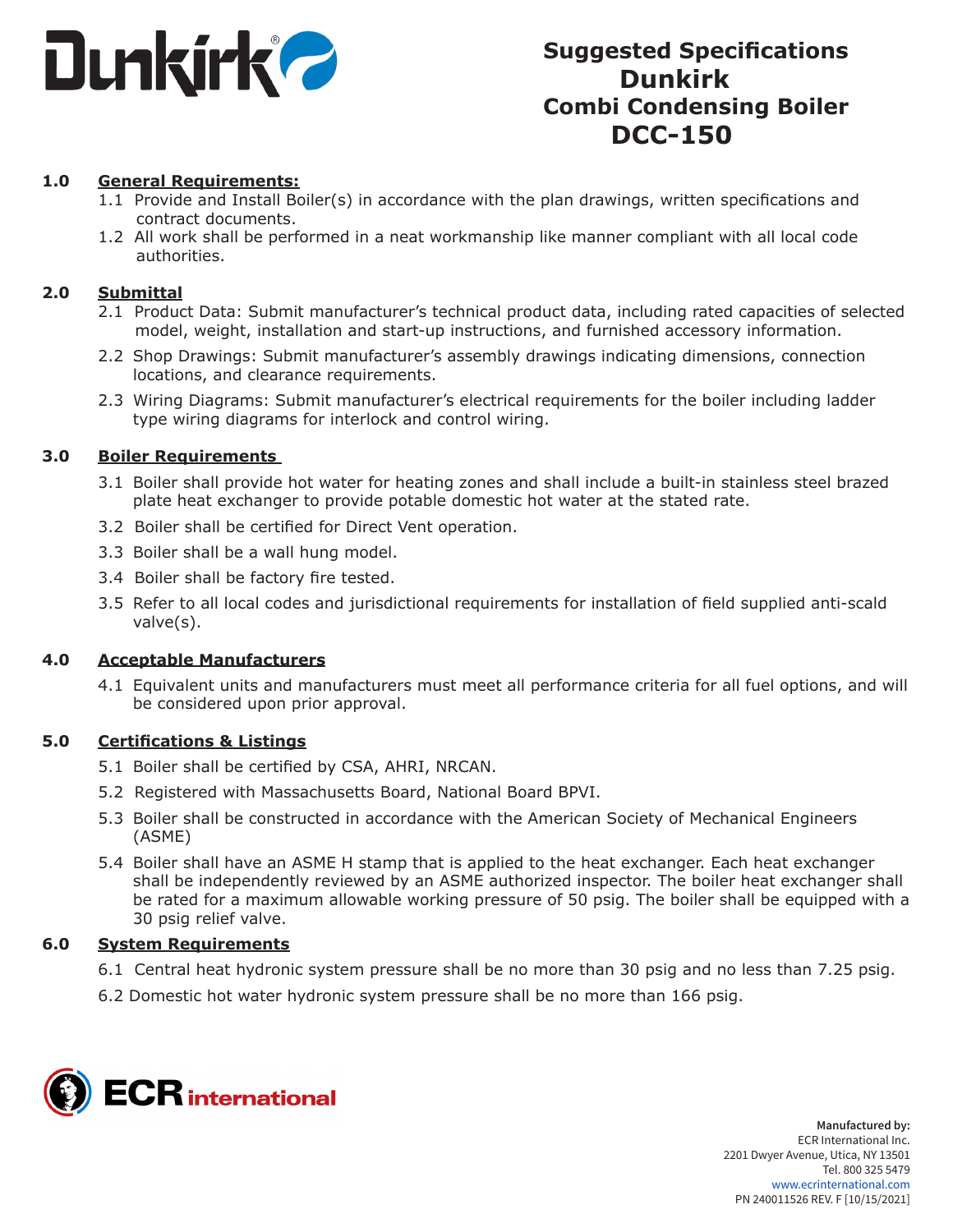

## **7.0 Construction**

- 7.1 Boiler heat exchanger shall be constructed of Iron-Chromium stainless steel parallel tube, encased in a Noryl Resin housing.
- 7.2 Burner Components
	- 7.2.1 Gas valve shall be a modulating valve capable of firing from:
		- 153,000 BTU input down to 22,000 BTU input in Combi mode (7:1 turn down)
		- 125,000 BTU input down to 22,000 BTU input in Heat mode (5.7:1 turn down)
	- 7.2.2 Induced draft blower shall be variable speed and controlled by a PCB.
	- 7.2.3 Burners shall be constructed of Iron-Chromium stainless steel.
	- 7.2.4 Ignition system shall be direct spark with separate flame sensing rod.
	- 7.2.5 Boiler shall include an internal stainless steel brazed plate heat exchanger for potable hot water and an automatic 3 way diverting valve to allow Domestic Hot Water Priority operation.
	- 7.2.6 Boiler shall include an internal factory installed and wired Boiler Loop Pump and factory supplied primary secondary manifold with quick connections.

## **8.0 Control System**

- 8.1 Control system shall be PCB integral controller with an LCD digital display that also includes graphical interface.
- 8.2 Control shall automatically recognize fuel type (Natural or LP gas).
- 8.3 Control shall continuously monitor flame signal and automatically adjust the gas valve during normal operation for optimum combustion and maximum efficiency.
- 8.4 Control will sense supply water temperature and adjust firing rate of the boiler to deliver amount of heat needed.
- 8.5 Control will sense and display supply water temperature and indicate by icon when boiler is in central heating or domestic water mode.
- 8.6 Control will have Brazed Plate Pre-Heat function. Pre-Heat mode will maintain temperature of brazed plate heat exchanger to speed DHW delivery.
- 8.7 Control can accept an optional proprietary Outdoor Air sensor and have field adjustable reset curves.
- 8.8 Control displays error codes and diagnostic information.
- 8.9 Control can accept 0-10V input to manage heating set-point or heating power level.